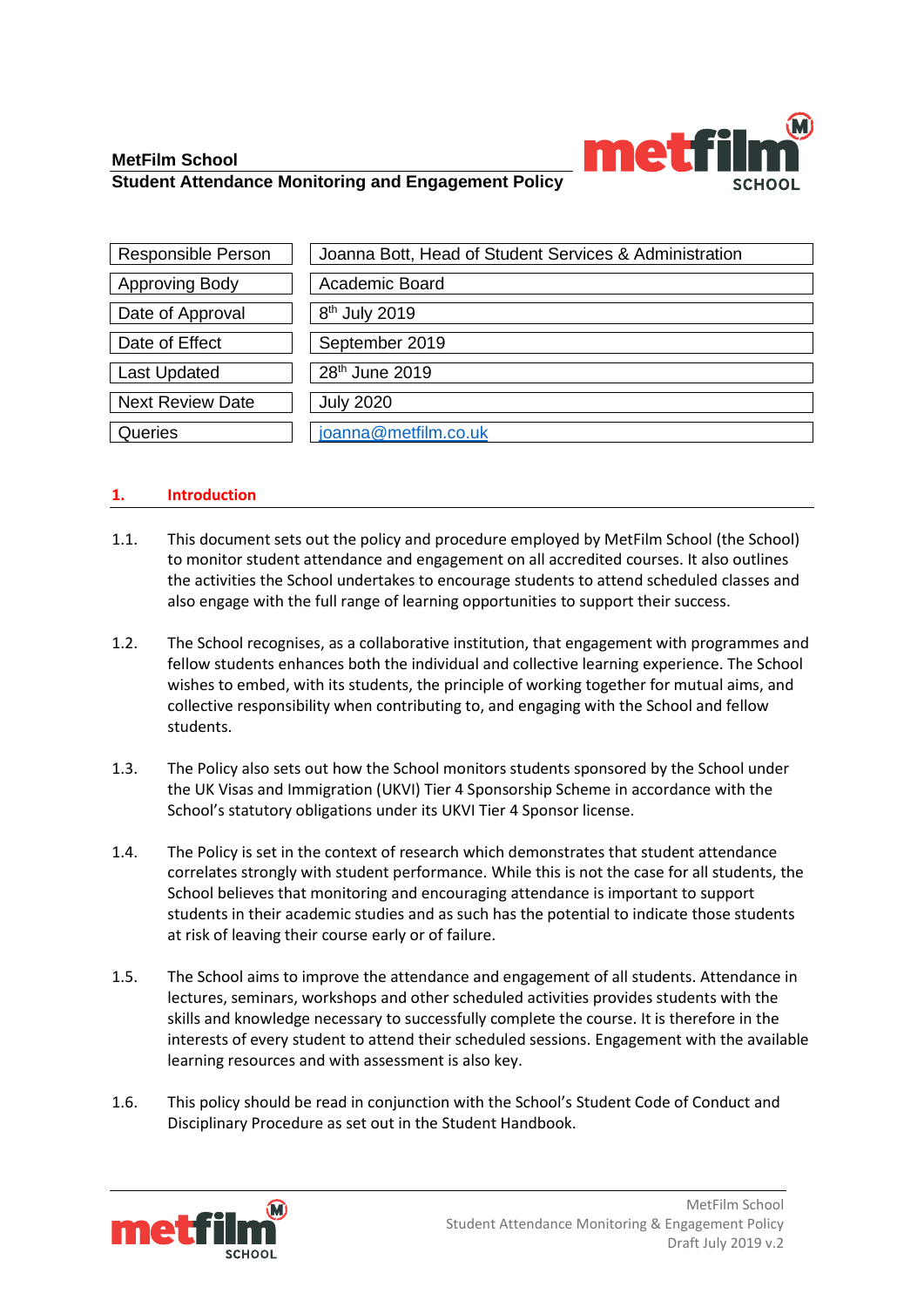# **2. Attendance Requirements**

- 2.1. Attendance is expected of all students on every element of their course. This refers to lectures, workshops, seminars, practical sessions, creative productions forming part of and working towards assessed outcomes and any form of formative or summative assessment.
- 2.2. Students are also expected to attend scheduled academic and personal tutorials as required as they form important check-in points in the student journey.
- 2.3. Students are responsible for arriving on time for, and remaining for the duration of, the scheduled session. Late arrival at, and early departure from, teaching sessions is disruptive, discourteous and unfair to other class members and tutors. Students are expected to be ready at the start of the scheduled session. Arriving to a session late may mean the student may not enter class until there is break, to avoid disruption to those who attended on time.

# **3. UKVI Attendance Requirements**

- 3.1. The School has a particular duty to ensure that UKVI Tier 4 Visa students are in attendance as a condition of its UKVI License. Non-attendance could result in withdrawal of sponsorship, which will be reported to the UKVI, consequently affecting the student's status in the UK. This monitoring and reporting are a legal requirement for all UKVI Tier 4 sponsors.
- 3.2. Additional monitoring requirements for UKVI Tier 4 Visa students are set out in Section 9 below.

#### **4. Attendance monitoring in scheduled classes**

4.1. Monitoring refers to all recording of student attendance, whether through Celcat Attendance Live (CAL) or paper-based collection. Student attendance at scheduled sessions including lectures, workshops, seminars, etc will be registered by the supervising tutor at the beginning of the session. Where taken, students are also required to sign any manual registers or Crewing Forms.

#### **5. Collection and use of data for engagement**

- 5.1. Monitoring engagement with study is also undertaken by monitoring other sources including the School Virtual Learning Environment, Moodle, and submissions to assessment.
- 5.2. This data is used as part of the School's commitment to support student success. The data on a student's general engagement with the School and its learning resources, combined with attendance monitoring data, is used to model the successful study behaviours which enable students to succeed. It is also used to predict which students might require further support.
- 5.3. Students who are not attending or engaged will be contacted to re-engage them with their course.

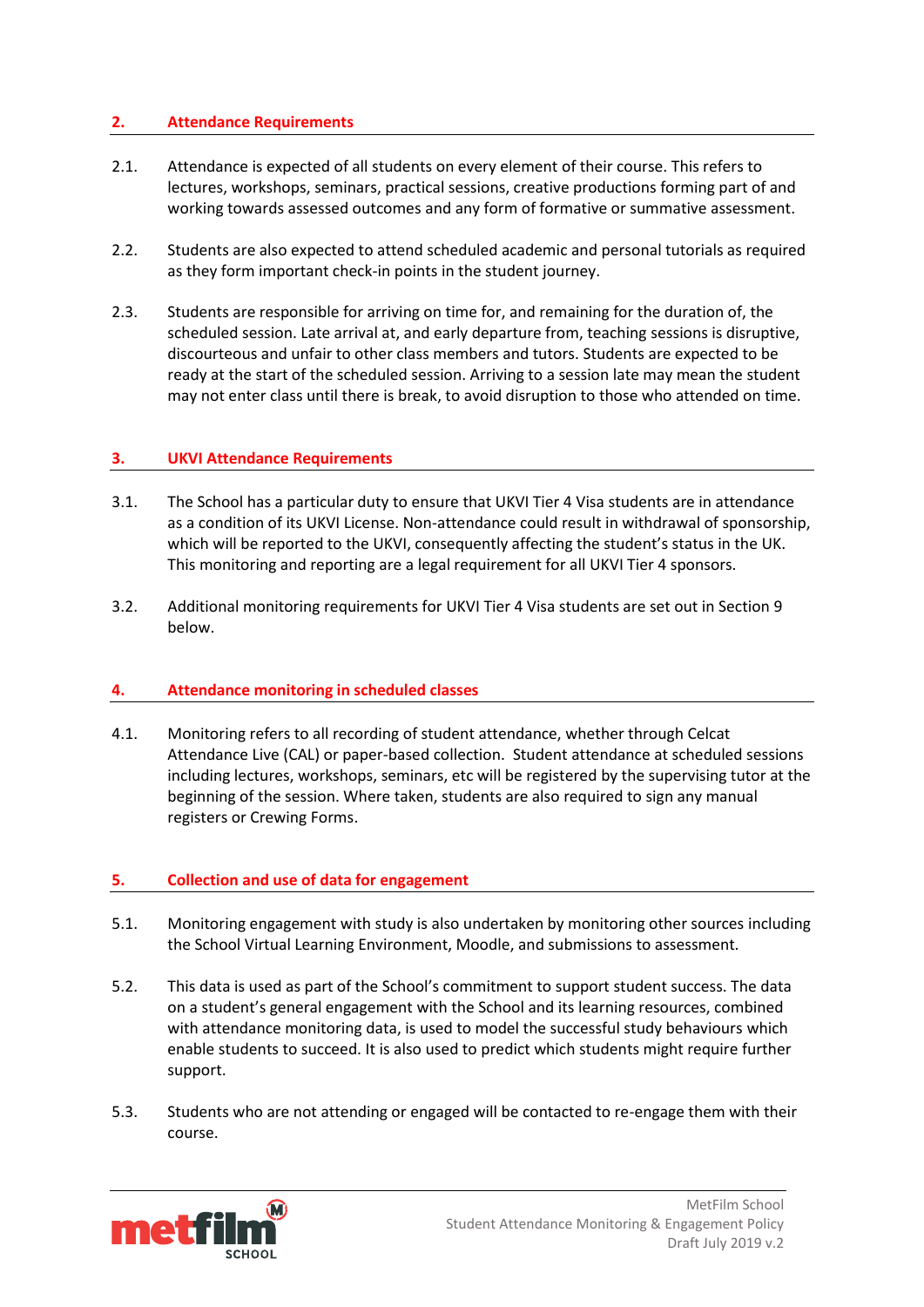# **6. Use of attendance data for reporting**

6.1. Attendance monitoring data is used to asses whether students are meeting attendance requirements for the Student Loans Company (SLC).

Where a student is not attending at the point of a census they may be withdrawn, and this will be reported to the SLC who will end payments.

# **7. Authorised absence**

- 7.1. Short-term absences due to illness do not need to be authorised, but it is advised that students contact a member of staff to inform them if they are not able to attend scheduled sessions, or individual meetings that have been pre-arranged.
- 7.2. Students should not normally be absent, unless agreed with tutors, for a period of more than 5 working days.
- 7.3. Instances of illness or other extenuating circumstances that affect an assessment or examination should be reported to the School. Students undertaking assignments affected by illness or other factors may request extensions. Where an extension is not an appropriate remedy in the circumstances, students should submit a Mitigating Circumstances application, complete with relevant evidence (doctor or hospital note for example). Further details on the Mitigating Circumstances policy and process can be found in the University of [West London Mitigating Circumstances Regulations](https://www.uwl.ac.uk/students/current-students/extensions-and-mitigating-circumstances) Students can obtain further information and advice via the Student Services & Administration Team.
- 7.4. Students are permitted to apply for temporary leave, suspension of studies, or intermit their course of study for personal or medical reasons. Guidance and advice on these processes can be found in the Student Handbook and via the School's Student Services & Administration Team.
- 7.5. Students intermitting or pausing their studies for health reasons may be placed on a Fitness to Study report as set out in the MetFilm School Fitness to Study Policy.
- 7.6. International students studying on a Tier 4 (General) Visa are not permitted to pause or intermit their studies where the intermittence means they cannot complete the course of study within the issued visa dates.

#### **8. Withdrawal for non-attendance and/or engagement**

- 8.1. Students demonstrating poor attendance and/or engagement with their course of study will be deemed in breach of this policy and subject to sanction under the MetFilm School Disciplinary Procedure as set out in the MetFilm School Student Handbook.
- 8.2. Where informal attempts to re-engage a student fail, including where they are no longer attending and submitting assignments the following sanctions are available:
	- Placing the student on report with strict attendance monitoring requirements;
	- Written warnings;
	- Withdrawal from course of study.